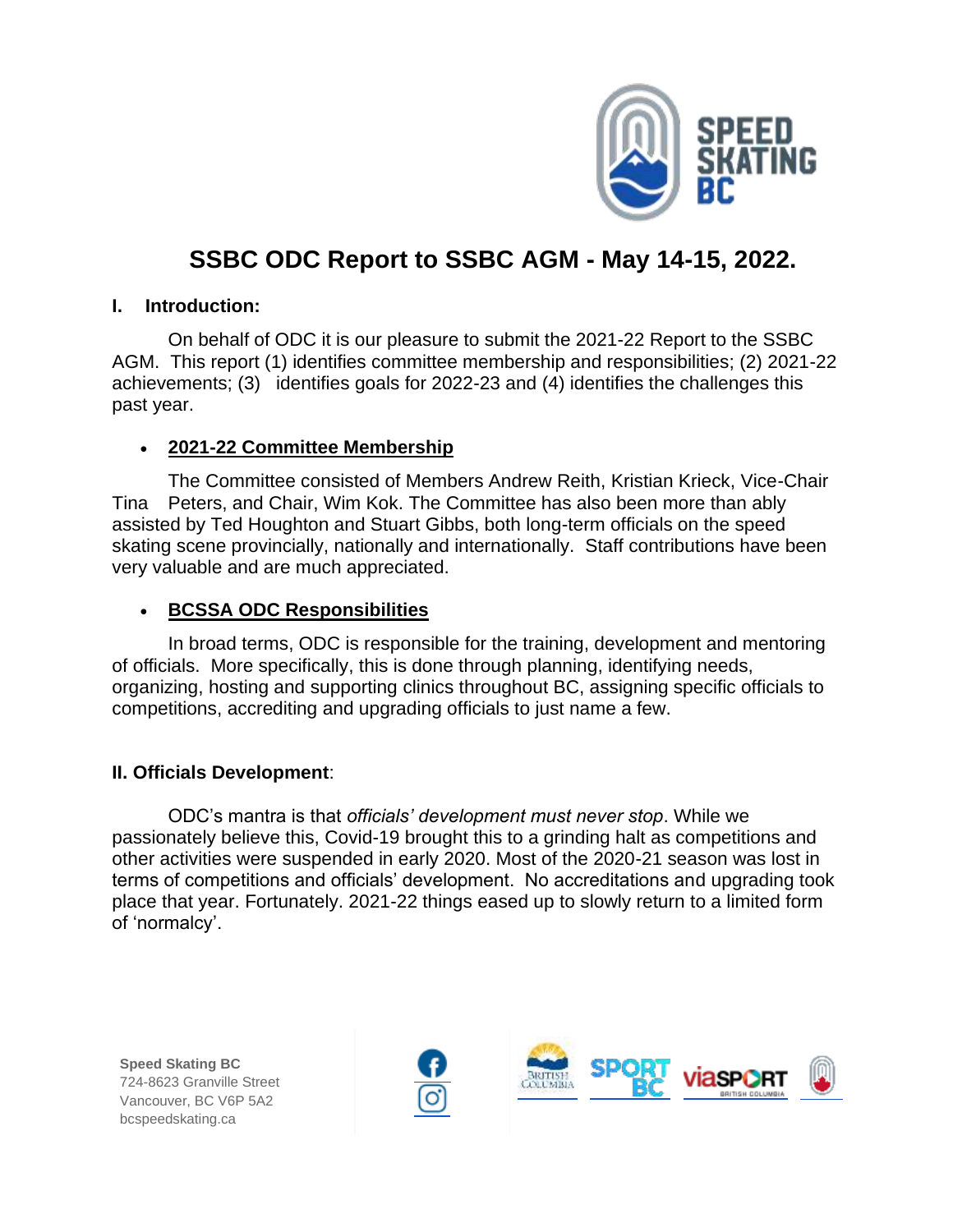# • **Clinics**

ODC delivered five (5) on-line **Level 1 Clinics** and one (1) **Face-to-Face** Clinic with more than 70 people attending. Participation in Online Delivery was sparse in the Interior and the North. There were few competitions; some clubs are struggling, while the two time zones may be problematic for scheduling a 2-2.5 hr on-line clinic. The clinics were presented in its original, but updated format to reflect some of the changes. ODC will continue this format. The contributions of clinic conductors Ted, Stuart and Wim is hereby noted.

# • **Junior Officials' Program**

ODC has completed the review, simplified the requirements to make it (a) more achievable in the time frame; (b) to bring it in line with the existing Officials Development Program to ensure a seamless transition between the two. ODC gratefully recognizes Kristina Krieck and Andrew Reith's work to complete this task.

## **III. Financial**

Expenses associated with officials' assignment to competitions will be part of the Association's Annual Financial Report to be presented at the 2022 AGM. ODC in cooperation with ED Valerie Linton was successful in securing four SSC grants for development and mentorship of officials at provincial and national competitions (BC Open LT; BCST; CC#3 Jr ST). Kari Rae was supported for Recording at the BCST; Thomas McLennan refereeing at WEC (Calgary); Andrea MacIntosh refereeing at BC Open (Fort St. John), Candace Clouthier mentoring Kristie Poncia (Starter at BC Open) and assessing Tony Hanson (Starter BC Open). SSC support is greatly appreciated. ODC also submitted its budget for the 2022-23 season as part of a 4-year cycle.

## **IV. Accreditation, Upgrading and other Matters.**

Accreditation at Level 1 and Upgrading to Level 2 is an SSCBC ODC responsibility. Upgrading to Level 3 is an SSC's responsibility. SSBC ODC recommends, SSC decides.

a. Level 1 Upgrades: ODC accredited **53** individuals as Level 1 in one or more positions per individual for a total of 80. We should single out Valerie who as ED also took the Level 1 Clinic, volunteered in three positions at competitions and was accredited accordingly. See preliminary list of the new level 1 officials by club and position. Congrats to everyone!



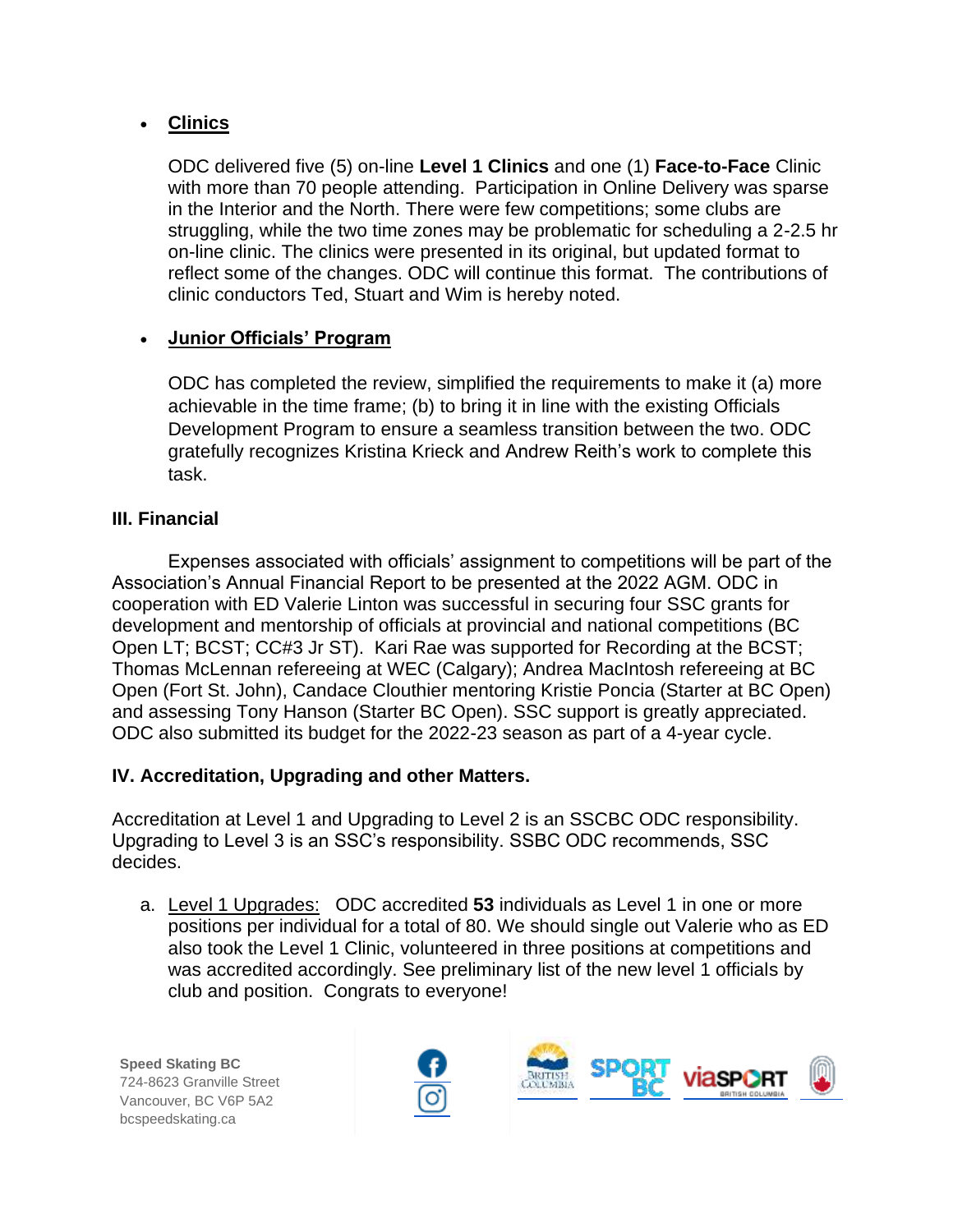- b. Level 2 Upgrades: ODC upgraded Tony Hanson (Fort St. John) to Starter 2 and David Wagner (Burnaby) to Lap Counter 2. Congrats to both of you, too! The cancellation of many competitions due to Covid, meant that the practical requirements for upgrading could not be met, which explains why only two officials received Level 2 upgrades. This has impacted officials' development at the specialty level. This is the critical bridge to ensure quality officiating, mentorship and development of clinic conductors,
- c. Level 3 Upgrade Recommendations: ODC has approved the names of six (6) Level 2 Officials to be recommended to Speed Skating Canada for upgrading to Level 3 in their respective disciplines. We expect a decision after the SSBC AGM and will share the announcement at the appropriate time.
- d. Other Achievements: The following BC officials received SSC national and ISU international assignments:
- Stuart Gibbs, Video-Referee Short Track (Women) at two World Cups (Debrecen, Hungary and Dordrecht, the Netherlands) and the 2022 Winter Olympics in Beijing cs
- Hans Terstappen, Starter World Jr Championships ST, Gdansk, Poland
- Donna Bilous, Referee, CC Jr St Richmond
- Tina Peters, Recorder CC Jr St Richmond
- E.W. (Wim) Kok, Chief Referee Canada Cup#4- Oval Finale (LT) Calgary

Confirmation of (re) appointments as ISU officials – Competitor Stewards, Referees, and Starters for the 2022-23 season usually takes place in June.

## **V. Goals for 2022-23 Skating Season**

- a. SSBC Officials Assignments 2022-23: Once the competition schedule is known, ODC will be calling for officials to indicate availability, and then assign chief officials. With an eye toward the BCWG (Vernon), Provincial competitions (LT/ST), BC Team qualifiers; Canada Cup LT in Fort St. John and possibly other national event(s) in BC, ODC wants to ensure that we (a) have experienced officials in place, and (b) create development opportunities for officials training, mentoring and upgrading.
- b. Officials' Development Clinics: The need for clinics (new and refresher) is essential to ensure quality officiating at all levels. ODC is planning an ambitious list of activities for the upcoming season:



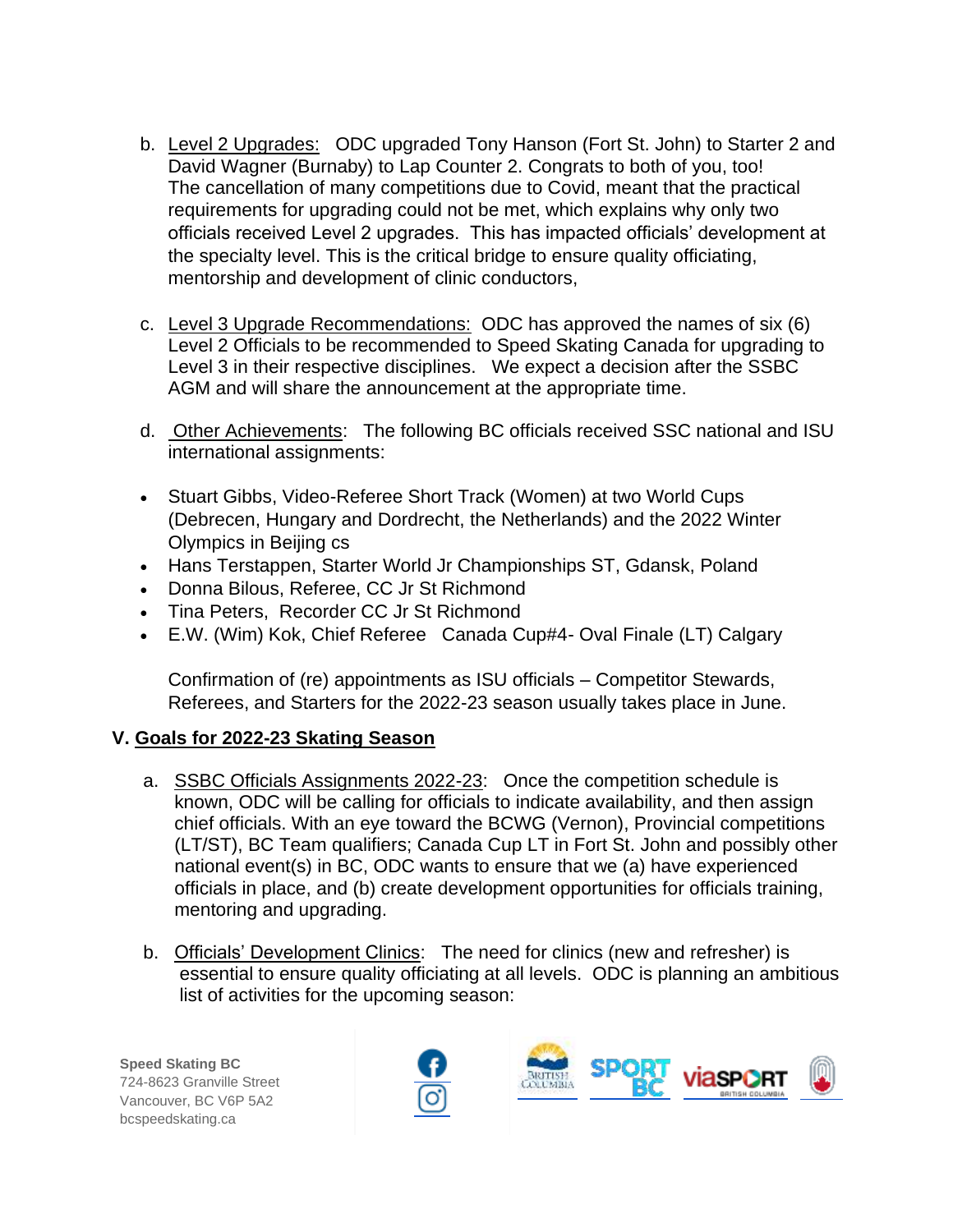**Level 1:** ODC will again offer Level 1 Clinics using *G-Meet* and *Face-to-Face*

 **Level 2:** Based on the list of recent Level 1 Upgrades in 2021-22, ODC has compiled a list of individuals who will be identified for specific **Level 2 Clinics** this year. Anyone who earned Level 1 in previous seasons is also encouraged to sign up.

 **Level 3:** There are officials who need Level 3 clinics. As SSC is the lead  **a**gency on this, ODC will be working with SSC to make this possible.

To enable greater participation, ODC will run some of these clinics on-line using **G-Meet** as well as **Face-to-face** delivery.

To make the on-line clinic delivery participant-friendly ODC is currently

(a) preparing focused PPT presentations for clinic conductors.

(b) Reviewing, updating and creating specific official's manuals;

 The latter is a proactive initiative by ODC and a collective effort between ODC members and senior officials in BC. The unfortunate absence of the manuals on the SSC website, necessitated this unusual ODC initiative.

The current focus will be on the following clinics

- (a) Meet Coordinator 2 (On-line G-Meet)
- (b) Finish Line Judge 2 (On-line G-Meet and FtF)
- (c) Timer 2 (On-line G-Meet and FtF)
- (d) Starter 2 (Theory on-line; practical with mentor)
- (e) Referee 2 (to be determined)
- (f) Recorder 2 (to be determined)

ODC is also finalizing the officiating component for a Coaching @ Competitions clinic. This includes rules changes and competition practices.

c. Mentorship and Competitions:

**Mentorship** is critically important for Level 2 upgrades, not only at local competitions, but more importantly higher levels. In every case it requires assignment of mentors. There must also be options for officials to be mentored outside BC. The recent ISU announcement of the Center of Excellence at the Calgary Oval (skaters, coaches and officials) should open exciting possibilities.